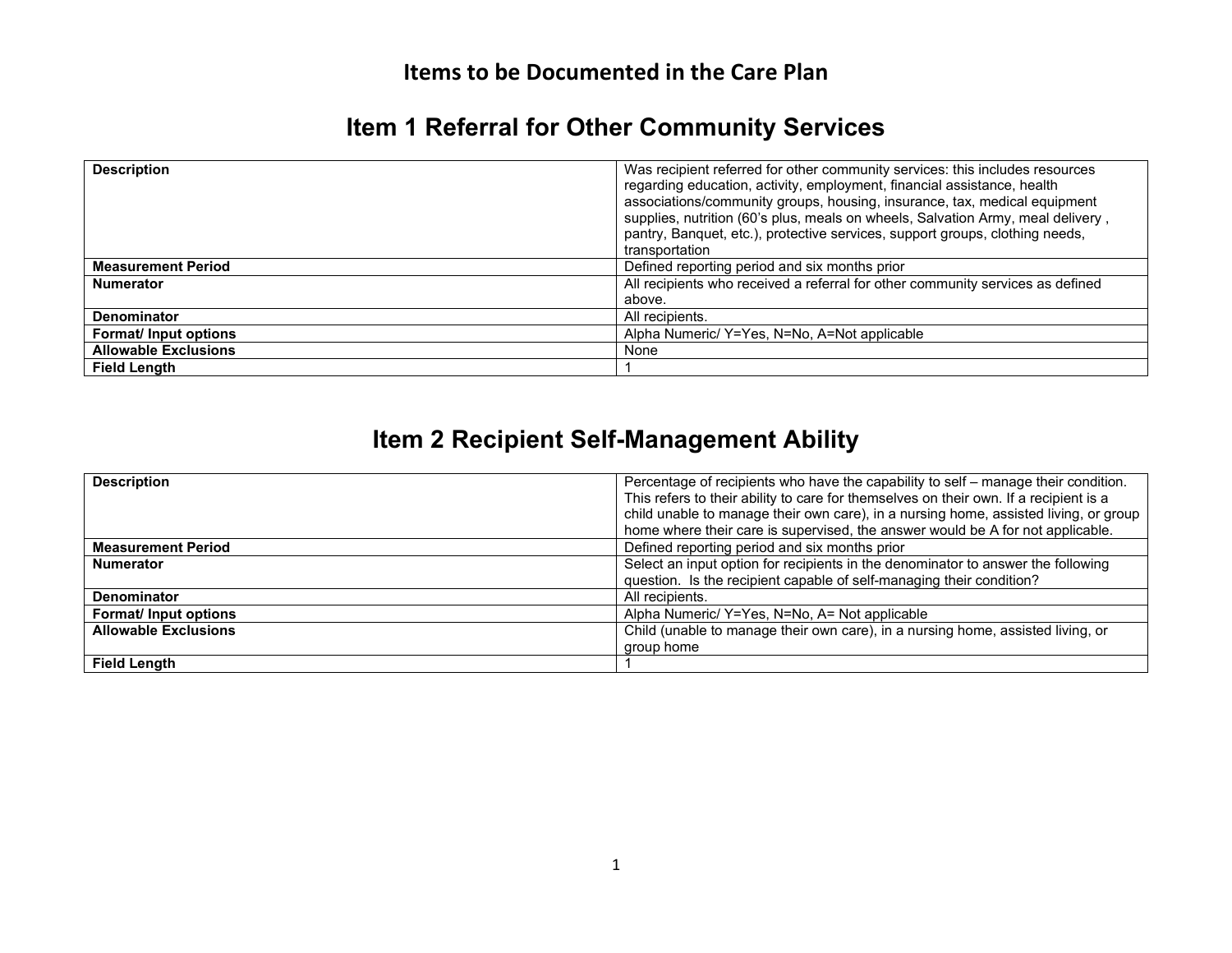#### **Items to be Documented in the Care Plan**

## **Item 3 Recipient Self-Management Ability Tools**

| <b>Description</b>          | Percentage of recipients using self-management tools to record self-care results:<br>Examples of self-management tools include tools to check blood pressure, blood                        |
|-----------------------------|--------------------------------------------------------------------------------------------------------------------------------------------------------------------------------------------|
|                             | sugars, weight, etc. at home.                                                                                                                                                              |
| <b>Measurement Period</b>   | Defined reporting period and six months prior                                                                                                                                              |
| <b>Numerator</b>            | Select an input option from below for all recipients in the Denominator to answer<br>the following question. Was the recipient using self-management tools to record<br>self-care results? |
| <b>Denominator</b>          | All recipients where Y was indicated in item 44.                                                                                                                                           |
| Format/ Input options       | Alpha Numeric/ Y=Yes, N=No, A=Not applicable                                                                                                                                               |
| <b>Allowable Exclusions</b> | Use A when there are no tools available to manage the recipient's condition                                                                                                                |
| <b>Field Length</b>         |                                                                                                                                                                                            |

# **Item 4 Referral to a Specialist**

| <b>Description</b>          | Percentage of recipients referred to a specialist or other provider: this measure is<br>regarding referrals to health care professionals/specialties? This would include<br>referrals to specialist such as neuro, nephro, ortho, rheumatology, oncology, |
|-----------------------------|-----------------------------------------------------------------------------------------------------------------------------------------------------------------------------------------------------------------------------------------------------------|
|                             | pysch, ophthalmology, etc.                                                                                                                                                                                                                                |
| <b>Measurement Period</b>   | Defined reporting period and six months prior                                                                                                                                                                                                             |
| <b>Numerator</b>            | Select an input option for all recipients in the denominator to answer the following<br>question. Was the recipient referred to a specialist or other provider during the<br>same measurement period?                                                     |
| <b>Denominator</b>          | All recipients.                                                                                                                                                                                                                                           |
| <b>Format/Input options</b> | Alpha Numeric/ $Y = Yes \ N = No$ , A=Not applicable                                                                                                                                                                                                      |
| <b>Allowable Exclusions</b> | None                                                                                                                                                                                                                                                      |
| <b>Field Length</b>         |                                                                                                                                                                                                                                                           |